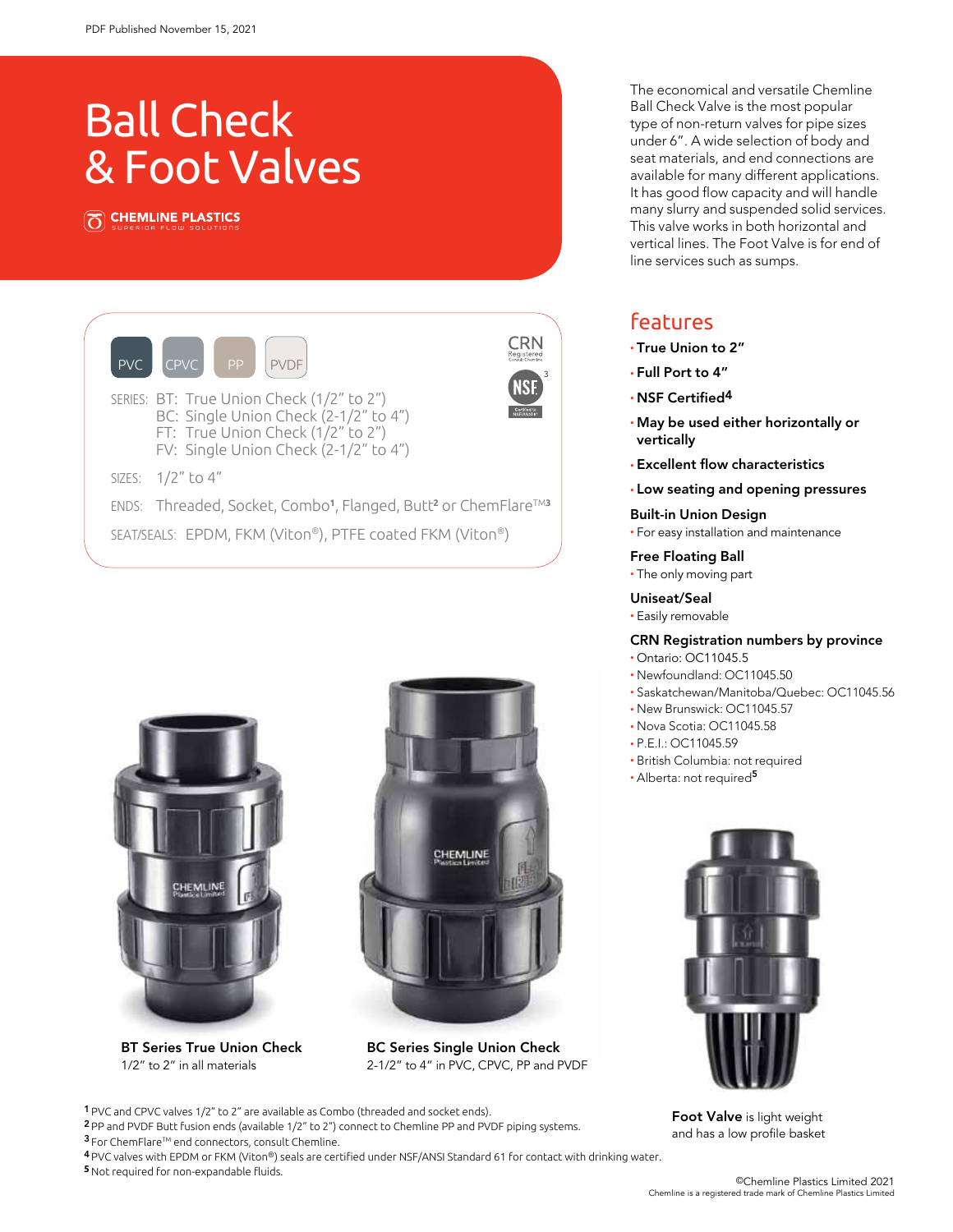## Ball Check Valves





True Union Valve

## UNION END CONNECTIONS





PP and PVDF

NPT Threaded DIN Socket Fusion Butt Fusion PP and PVDF

LB

9)(10  $L_{\text{F}}$ 

Factory Flanged

| <b>PARTS</b>         |                                 | ▲ Recommended Spare Parts |                 |                                                          |  |  |  |
|----------------------|---------------------------------|---------------------------|-----------------|----------------------------------------------------------|--|--|--|
|                      | No. Part                        |                           | Pcs.<br>T/U S/U | <b>Materials</b>                                         |  |  |  |
| 1                    | Body                            | 1                         | 1               | PVC, CPVC,<br>PP, PVDF                                   |  |  |  |
| $\overline{2}$       | Ball                            | 1                         | 1               | PVC, CPVC,<br>PP, PVDF                                   |  |  |  |
| $3_{\blacktriangle}$ | Uniseat/Seal1                   | 1                         | 1               | EPDM, FKM(Viton®),<br><b>ETFE</b> coated<br>FKM (Viton®) |  |  |  |
| 4                    | End<br>Connector                | 2                         | 1               | PVC, CPVC,<br>PP, PVDF                                   |  |  |  |
| 5                    | Union Nut                       | $\mathfrak{p}$            | 1               | PVC, CPVC,<br>PP, PVDF                                   |  |  |  |
| 6                    | Stop Ring                       | 1                         | 1               | PVC, CPVC,<br>PP, PVDF                                   |  |  |  |
| 7                    | Face O-Ring                     | 1                         | 1               | EPDM, FKM(Viton®)                                        |  |  |  |
| 9                    | Flange<br>Retainer <sup>2</sup> | 2                         | 1               | <b>PVDF</b>                                              |  |  |  |
| 10                   | Factory<br>Flange <sup>3</sup>  | 2                         | 1               | PVC, CPVC,<br>PP, PVDF                                   |  |  |  |

<sup>1</sup> Standard seals are EPDM in PVC, CPVC and PP valves, ETFE coated FKM (Viton® ) in PVDF valves. Coating is .002" thick.

 $2$  True Union: 2 pcs 1/2" to 2", 6 pcs 1-1/2" to 4" Single Union: 1 pcs 1/2" to 2", 3 pcs 2-1/2" to 4".

<sup>3</sup> True Union flanged valves have two factory flanges. Single Union valves have one factory flange and one fabricated flange. Consult Chemline for details on fabricated type.

## **DIMENSIONS** INCHES **WEIGHTS** LB.

|                 |       |                              |      |                                    |     |                | <b>True Union</b> |              |                | <b>True Union</b> |            |             |                 |             |
|-----------------|-------|------------------------------|------|------------------------------------|-----|----------------|-------------------|--------------|----------------|-------------------|------------|-------------|-----------------|-------------|
|                 |       |                              |      | <b>PVC &amp; CPVC</b><br>PP & PVDF |     |                | Socket or Butt    |              |                |                   |            |             |                 |             |
| <b>Size</b>     | $D_1$ | $_{\mathsf{I}_{\mathsf{S}}}$ | Iт   | Ŀт                                 | Ls  | L <sub>F</sub> | Ŀт                | $L_{S(DIN)}$ | L <sub>B</sub> | ĿF                | <b>PVC</b> | <b>CPVC</b> | <b>PP</b>       | <b>PVDF</b> |
| 1/2"            | 1.9   | 0.69                         | 0.59 | 3.4                                | 3.4 | 5.1            | 3.4               | 3.19         | 4.0            | 5.1               | 0.3        | 0.3         | 0.2             | 0.3         |
| 3/4"            | 2.4   | 0.72                         | 0.67 | 4.1                                | 3.9 | 6.1            | 4.1               | 3.70         | 4.4            | 6.1               | 0.5        | 0.5         | 0.3             | 0.6         |
| 1 <sup>''</sup> | 2.8   | 0.88                         | 0.79 | 4.5                                | 4.4 | 6.5            | 4.5               | 4.13         | 4.8            | 6.5               | 0.7        | 0.8         | 0.4             | 0.9         |
| $1 - 1/4"$      | 3.1   | 0.94                         | 0.87 | 5.0                                | 4.9 | 6.6            | 5.0               | TBD          | 5.9            | 6.6               | 1.1        | 1.2         | 0.7             | 1.5         |
| $1 - 1/2"$      | 3.7   | .09                          | 0.98 | 5.9                                | 5.9 | 7.6            | 5.9               | 5.62         | 5.8            | 7.6               | 1.6        | 1.7         | 0.1             | 2.0         |
| 2 <sup>n</sup>  | 4.2   | . 16. ،                      | 1.10 | 7.0                                | 6.8 | 8.4            | 7.0               | 6.69         | 6.5            | 8.4               | 2.2        | 2.4         | $\overline{.4}$ | 2.7         |

## **DIMENSIONS** INCHES **WEIGHTS** LB.

|                 |       |                |      |      | <b>Single Union</b>   |      |           |      |           |                     |             |           |             |
|-----------------|-------|----------------|------|------|-----------------------|------|-----------|------|-----------|---------------------|-------------|-----------|-------------|
|                 |       |                |      |      | <b>PVC &amp; CPVC</b> |      | PP & PVDF |      |           | <b>Single Union</b> |             |           |             |
| <b>Size</b>     | $D_1$ | $\mathsf{I}^4$ | Iτ   | Lт   | Ls                    | LF.  | Lт.       | Lв   | <b>LF</b> | <b>PVC</b>          | <b>CPVC</b> | <b>PP</b> | <b>PVDF</b> |
| $2 - 1/2"$      | 6.0   | 2.10           | 2.17 | 10.0 | 10.4                  | 14.3 | 8.7       | 24.2 | 27.9      | 5.7                 | 6.2         | $\star$   | $\star$     |
| 3''             | 6.0   | .88            | 1.38 | 8.7  | 9.6                   | 12.2 | 8.7       | 11.7 | 12.2      | 5.1                 | 5.5         | 3.3       | 6.3         |
| 4 <sup>''</sup> | 8.3   | 2.00           | 1.77 | 12.1 | 12.2                  | 15.0 | 12.1      | 13.9 | 15.6      | 12.7                | 13.9        | 8.        | 15.7        |

<sup>4</sup> Consult Chemline.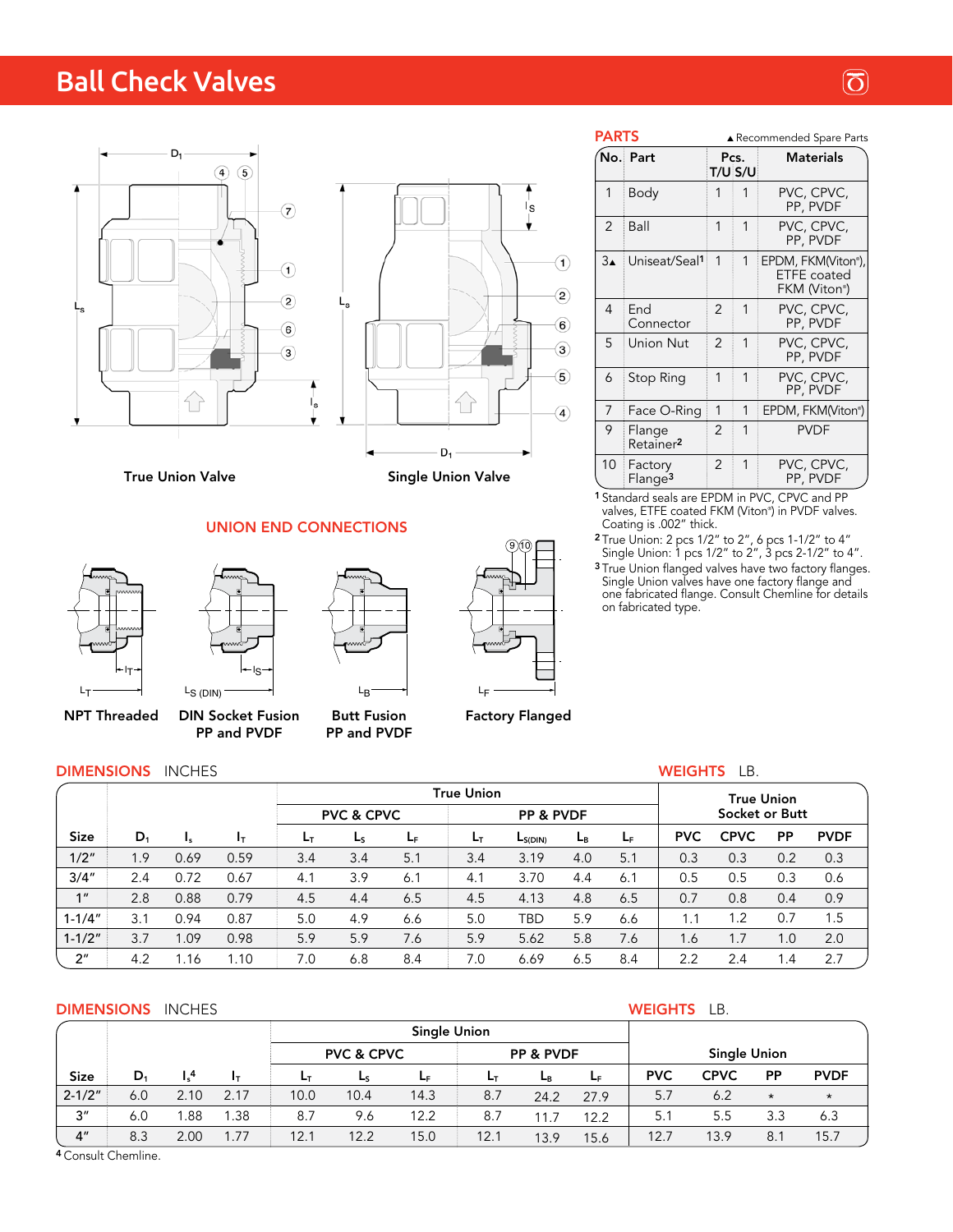## Foot Valves





True Union Valve 1/2" to 2"

Single Union Valve  $2 - 1/2"$  to  $4"$ 

END CONNECTIONS FOR TRUE UNION VALVE







NPT Threaded

Butt Fusion PP and PVDF

Lд

## Factory Flanged

| <b>DIMENSIONS</b> | <b>INCHES</b> |
|-------------------|---------------|
|-------------------|---------------|

|                                                                                                                                         |                                   |   |              | PP, PVDF               |  |  |  |  |  |  |
|-----------------------------------------------------------------------------------------------------------------------------------------|-----------------------------------|---|--------------|------------------------|--|--|--|--|--|--|
| 7                                                                                                                                       | Face O-Ring                       | 1 | $\mathbf{1}$ | EPDM, FKM(Viton®)      |  |  |  |  |  |  |
| 8                                                                                                                                       | Foot Valve<br>Basket              |   | 1            | PVC, CPVC,<br>PP, PVDF |  |  |  |  |  |  |
| 9                                                                                                                                       | Flange<br>Retainer <sup>2</sup>   | 3 | $\cap$       | <b>PVDF</b>            |  |  |  |  |  |  |
|                                                                                                                                         | 10 Factory<br>Flange <sup>3</sup> |   | $\Omega$     | PVC, CPVC,<br>PP, PVDF |  |  |  |  |  |  |
| <sup>1</sup> Standard seals are EPDM in PVC, CPVC and PP<br>valves, ETFE coated FKM (Viton®) in PVDF valves.<br>Coating is .002" thick. |                                   |   |              |                        |  |  |  |  |  |  |

PARTS A Recommended Spare Parts No. Part Pcs. Materials T/U S/U 1 Body 1 1 PVC, CPVC, PP, PVDF 2 Ball 1 1 PVC, CPVC, PP, PVDF 3▲ | Uniseat/Seal<sup>1</sup> | 1 | 1 | EPDM, FKM(Viton®),

 FKM (Viton® ) 4 End 2 1 PVC, CPVC,<br>Connector 2 1 PVC, CPVC,

5 Union Nut 2 1 PVC, CPVC,

6 Stop Ring 1 1 PVC, CPVC,

Connector

<sup>2</sup> True Union: 1 pc 1/2" to 2", 3 pcs 2-1/2" to 4". <sup>3</sup> True Union valves have factory flanges. Single Union have fabricated flanges. Consult Chemline for details on fabricated type.

|  | WEIGHT |  | D |
|--|--------|--|---|

| <b>DIMENSIONS</b><br><b>INCHES</b> |       |                         |       |         |         |                       |         |                      | <b>WEIGHTS</b> | LB.     |
|------------------------------------|-------|-------------------------|-------|---------|---------|-----------------------|---------|----------------------|----------------|---------|
|                                    |       | $\mathsf{I}_\mathsf{S}$ | $I_T$ |         |         | <b>PVC &amp; CPVC</b> |         | <b>PP &amp; PVDF</b> |                |         |
| <b>Size</b>                        | $D_1$ | Soc                     | Thd   | $L_{S}$ | Lт      | L <sub>F</sub>        | Lт      | L <sub>E</sub>       | Socket         | Flanged |
| 1/2"                               | 1.9   | 0.69                    | 0.59  | 3.74    | 3.74    | 4.61                  | 3.62    | 4.53                 | 0.22           | 0.66    |
| 3/4''                              | 2.4   | 0.72                    | 0.67  | 4.25    | 4.33    | 5.39                  | 4.21    | 5.31                 | 0.44           | 0.88    |
| 1 <sup>''</sup>                    | 2.8   | 0.88                    | 0.79  | 4.80    | 4.84    | 5.87                  | 4.72    | 5.79                 | 0.66           | 1.32    |
| $1 - 1/4"$                         | 3.7   | 0.94                    | 0.87  | $\star$ | $\star$ | $\star$               | $\star$ | $\star$              | $\star$        | $\star$ |
| $1 - 1/2"$                         | 3.7   | 1.09                    | 0.98  | 7.17    | 7.17    | 7.99                  | 7.05    | 7.91                 | 1.54           | 3.31    |
| 2 <sup>n</sup>                     | 4.2   | 1.16                    | 1.10  | 7.72    | 7.83    | 8.58                  | 7.72    | 8.50                 | 2.20           | 3.31    |
| $2 - 1/2"$                         | 6.0   | 2.10                    | 2.17  | $\star$ | $\star$ | $\star$               | $\star$ | $\star$              | $\star$        | $\star$ |
| 3"                                 | 6.0   | 1.88                    | 1.38  | 12.09   | 11.57   | 16.70                 | 11.34   | 13.20                | 7.71           | 11.02   |
| 4 <sup>''</sup>                    | 8.3   | 2.00                    | 1.77  | 14.96   | 14.72   | 20.40                 | 14.41   | 16.30                | 15.43          | 23.14   |

\* Consult Chemline for dimensions and weights

## $\circled{5}$

ETFE coated

PP, PVDF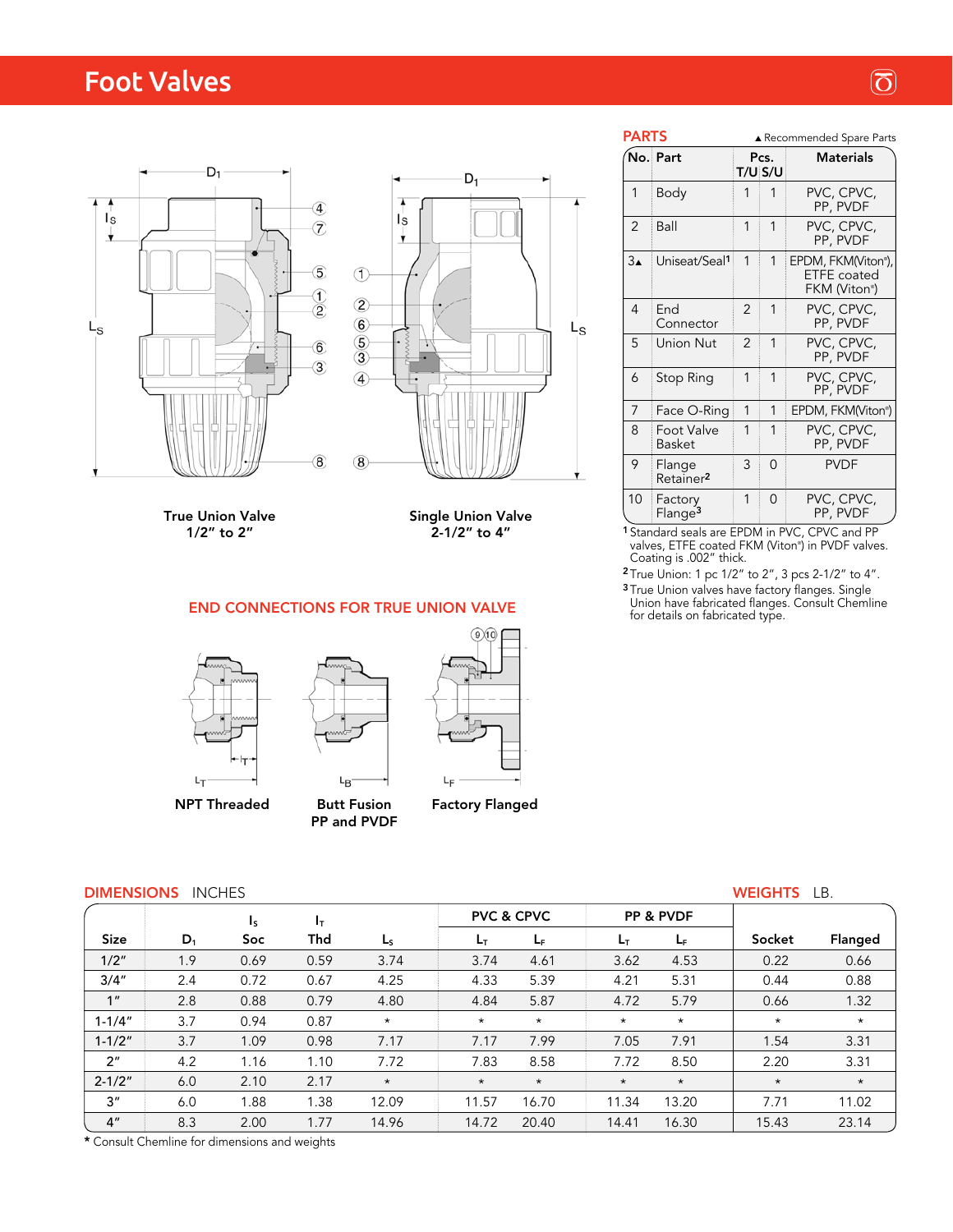## Ball Check & Foot Valves

## WORKING PRESSURES PSI

|                 | <b>PVC</b>                   | <b>CPVC</b>                  |                                   |                         |               |                                       | Polypropylene           |                         | <b>PVDF</b>                            |                                  |                         |                          |
|-----------------|------------------------------|------------------------------|-----------------------------------|-------------------------|---------------|---------------------------------------|-------------------------|-------------------------|----------------------------------------|----------------------------------|-------------------------|--------------------------|
| <b>Size</b>     | $0-50^{\circ}$ C<br>32-122°F | $0-50^{\circ}$ C<br>32-122°F | $60^{\circ}$ C<br>$140^{\circ}$ F | $80^{\circ}$ C<br>176°F | 90°C<br>194°F | $-20-30^{\circ}C$<br>$-4-90^{\circ}F$ | $60^{\circ}$ C<br>140°F | $80^{\circ}$ C<br>176°F | $-20-60^{\circ}C$<br>$-4-140^{\circ}F$ | $80^{\circ}$ C<br>$176^{\circ}F$ | $90^{\circ}$ C<br>194°F | $100^{\circ}$ C<br>212°F |
| 1/2"            | 150                          | 150                          | 115                               | 85                      | 60            | 150                                   | 90                      | 60                      | 150                                    | 120                              | 110                     | 85                       |
| 3/4"            | 150                          | 150                          | 115                               | 85                      | 60            | 150                                   | 90                      | 60                      | 150                                    | 120                              | 110                     | 85                       |
| 1 <sup>''</sup> | 150                          | 150                          | 115                               | 85                      | 60            | 150                                   | 90                      | 60                      | 150                                    | 120                              | 110                     | 85                       |
| $1 - 1/4"$      | 150                          | 150                          | 115                               | 85                      | 60            | 150                                   | 90                      | 60                      | 150                                    | 120                              | 110                     | 85                       |
| $1 - 1/2"$      | 150                          | 150                          | 115                               | 85                      | 60            | 150                                   | 90                      | 60                      | 150                                    | 120                              | 110                     | 85                       |
| 2 <sup>n</sup>  | 150                          | 150                          | 115                               | 85                      | 60            | 150                                   | 90                      | 60                      | 150                                    | 120                              | 110                     | 85                       |
| $2 - 1/2"$      | 100                          | 100                          | 90                                | 60                      | 45            | 100                                   | 60                      | 45                      | 100                                    | 90                               | 60                      | 45                       |
| 3 <sup>''</sup> | 100                          | 100                          | 90                                | 60                      | 45            | 100                                   | 60                      | 45                      | 100                                    | 90                               | 60                      | 45                       |
| 4 <sup>''</sup> | 100                          | 100                          | 90                                | 60                      | 45            | 100                                   | 60                      | 45                      | 100                                    | 90                               | 60                      | 45                       |

Maximum Temperatures: PVC 0 to 60°C (32 to 140°F), CPVC 0 to 95°C (32 to 203°F), PP –20 to 90°C (–4 to194°F), PVDF –40 to 100°C (–40 to 212°F)

#### MINIMUM SEATING AND OPENING PRESSURE PSI

| <b>AND OPENING PRESSURE PSI</b><br><b>Cv VALVES</b> |                 |                        |      |                          |                     |  |  |  |  |  |  |
|-----------------------------------------------------|-----------------|------------------------|------|--------------------------|---------------------|--|--|--|--|--|--|
|                                                     |                 | <b>Vertical Piping</b> |      | <b>Horizontal Piping</b> |                     |  |  |  |  |  |  |
| <b>Size</b>                                         | Seating<br>Open |                        | Open | Seating                  | <b>Check Valves</b> |  |  |  |  |  |  |
| 1/2"                                                | 0.7             | 2.8                    | 0.1  | 2.8                      | 6.5                 |  |  |  |  |  |  |
| 3/4"                                                | 0.7             | 4.3                    | 0.1  | 4.3                      | 17.                 |  |  |  |  |  |  |
| 1 <sup>''</sup>                                     | 0.7             | 4.3                    | 0.1  | 4.3                      | 25.                 |  |  |  |  |  |  |
| $1 - 1/4"$                                          | 1.4             | 4.3                    | 0.3  | 4.3                      | 86.                 |  |  |  |  |  |  |
| $1 - 1/2"$                                          | 1.4             | 4.3                    | 0.3  | 4.3                      | 86.                 |  |  |  |  |  |  |
| 2 <sup>n</sup>                                      | 1.4             | 4.3                    | 0.3  | 4.3                      | 130.                |  |  |  |  |  |  |
| $2 - 1/2"$                                          | 1.4             | 2.8                    | 0.3  | 2.8                      | 280.                |  |  |  |  |  |  |
| 3"                                                  | 1.4             | 2.8                    | 0.3  | 2.8                      | 280.                |  |  |  |  |  |  |
| 4"                                                  | 1.4             | 2.8                    | 0.3  | 2.8                      | 500.                |  |  |  |  |  |  |

#### VACUUM RATING

• 29.9 inches mercury

• Maximum recommended velocity 5 m/s

## INSTALLATION RECOMMENDATIONS

• at least 5 pipe diameters from fittings, valves, etc.

• at least 10 pipe diameters from pumps